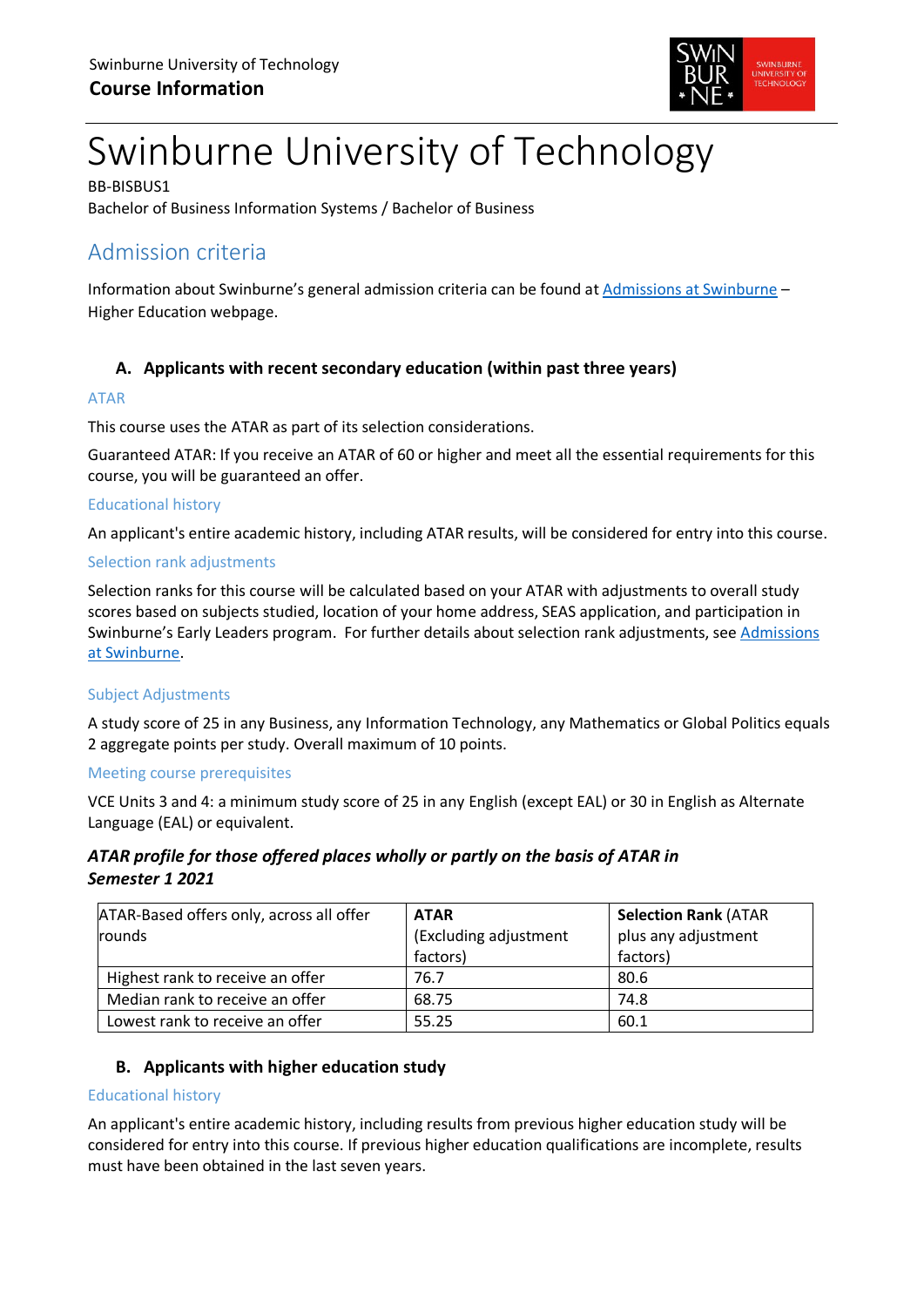

#### Meeting course prerequisites

As for Year 12 or equivalent.

#### STAT/Bridging courses

Results from the **STAT Multiple Choice** will be considered for applicants without an ATAR and whose postsecondary studies do not meet the minimum requirements. Applicants who do not meet the English prerequisites can sit STAT Written English. STAT results are valid for two years.

## **C. Applicants with vocational education and training**

#### Educational history

An applicant's entire academic history from the past seven years, including complete and/or incomplete post-secondary VET studies, will be considered for entry into this course. Only graded results will be considered.

Meeting course prerequisites

As for Year 12 or equivalent.

#### STAT/Bridging courses

Results from the [STAT Multiple Choice](https://www.swinburne.edu.au/study/degrees/apply/admissions-test/) will be considered for applicants without an ATAR and whose postsecondary studies do not meet the minimum requirements. Applicants who do not meet the English prerequisites can sit STAT Written English. STAT results are valid for two years.

## **D. Applicants with work and life experience**

#### Entire academic record

This course uses an applicant's entire academic record as part of its selection considerations, including an applicant's ATAR results from the last seven years can be considered for entry into this course.

#### Meeting course prerequisites

As for Year 12 or equivalent.

#### STAT/Bridging courses

Results from the [STAT Multiple Choice](https://www.swinburne.edu.au/study/degrees/apply/admissions-test/) will be considered for applicants without an ATAR and whose postsecondary studies do not meet the minimum requirements. Applicants who do not meet the English prerequisites can sit STAT Written English. STAT results are valid for two years.

## Student profile

The table below gives an indication of the likely peer cohort for new students in this course. It provides data on students who commenced in this course in the most relevant recent intake period, including those admitted through all offer rounds and international students studying in Australia.